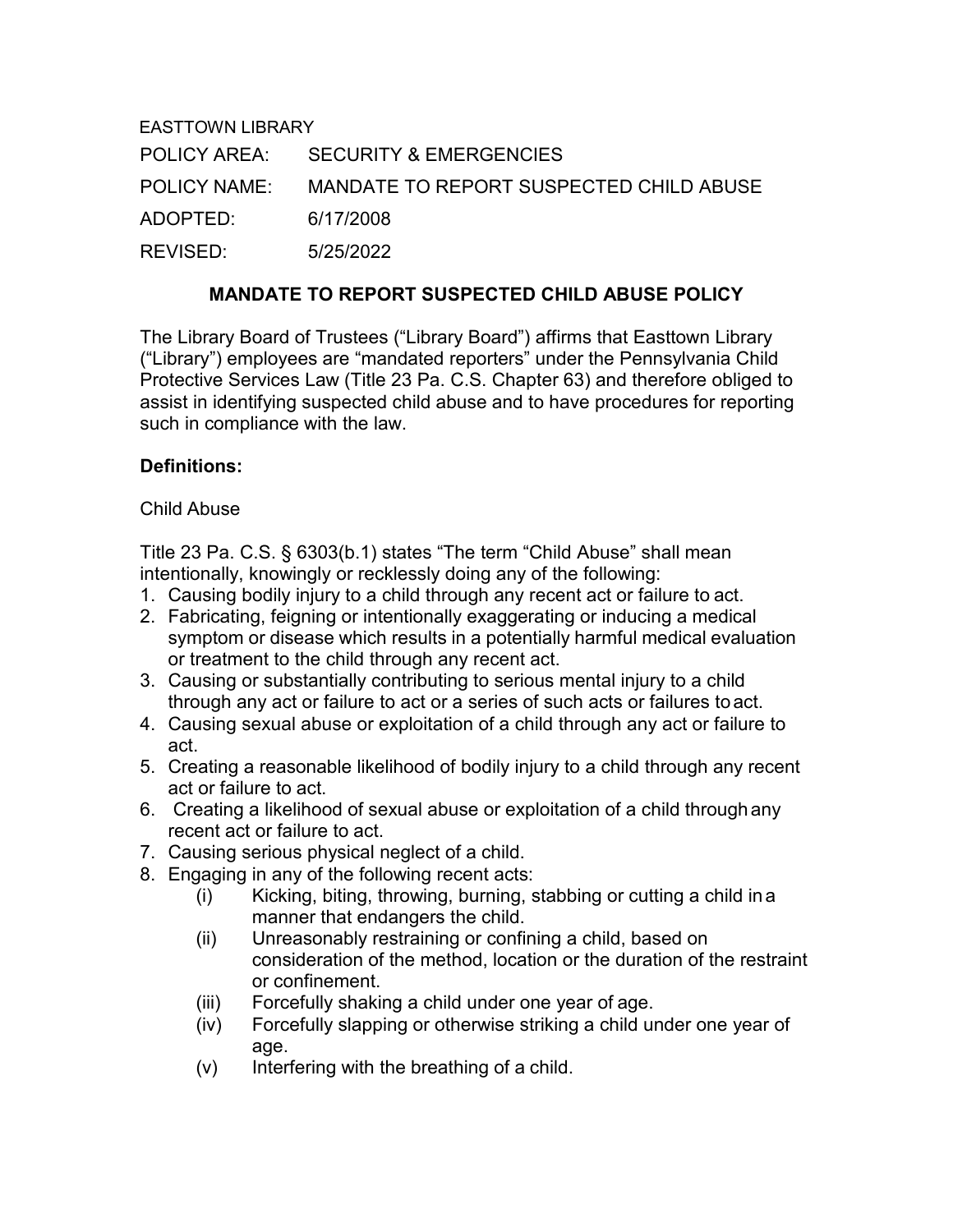- (vi) Causing a child to be present at a location while a violation of18 Pa.C.S. § 7508.2 (relating to operation of methamphetamine laboratory) is occurring, provided that the violation is being investigated by law enforcement.
- (vii) Leaving a child unsupervised with an individual, other than the child's parent, who the actor knows or reasonably should have known:
	- (A) Is required to register as a Tier II or Tier III sexual offender under 42 Pa.C.S. Ch. 97 Subch. H (relating to registration of sexual offenders), where the victim of the sexual offensewas under 18 years of age when the crime was committed.
	- (B) Has been determined to be a sexually violent predatorunder 42 Pa.C.S. § 9799.24 (relating to assessments) or any of its predecessors.
	- (C)Has been determined to be a sexually violent delinquent child as defined in 42 Pa.C.S. § 9799.12 relating to definitions).
- 9. Causing the death of the child through any act or failure to act."

Exclusions from the definition of child abuse include:

Title 23 Pa. C.S. Chapter 63 §6304(a) states "No child shall be deemed to be physically or mentally abused based on injuries that result solely from environmental factors, such as inadequate housing, furnishings, income, clothing and medical care, that are beyond the control of the parent or person responsible for the child's welfare with whom the child resides."

Title 23 Pa. C.S. Chapter 63 §6304(d) states "Nothing in this chapter shall be construed to restrict the generally recognized existing rights of parents to use reasonable force on or against their children for the purposes of supervision, control or discipline of their children. Such force shall not be construed as child abuse."

# **Duty to Report Suspected Child Abuse**

Library employees are mandated by law to make a report of suspected child abuse when during the course of their duties they have reasonable cause to suspect, on the basis of their training and experience, that a child is a victim of child abuse. Reasonable cause may be established by direct observation or report from a third party. (23 Pa. C.S. §§ 6311(b.1))

## *The CCLS Library Confidentiality of Library Records Policy does not apply in situations of suspected child abuse.* (23 Pa. C.S. § 6311.1)

Generally, any person who, acting in good faith, makes a report of suspected child abuse and cooperates with agency investigations and proceedings, shall have immunity from civil and criminal liability related to those actions, as provided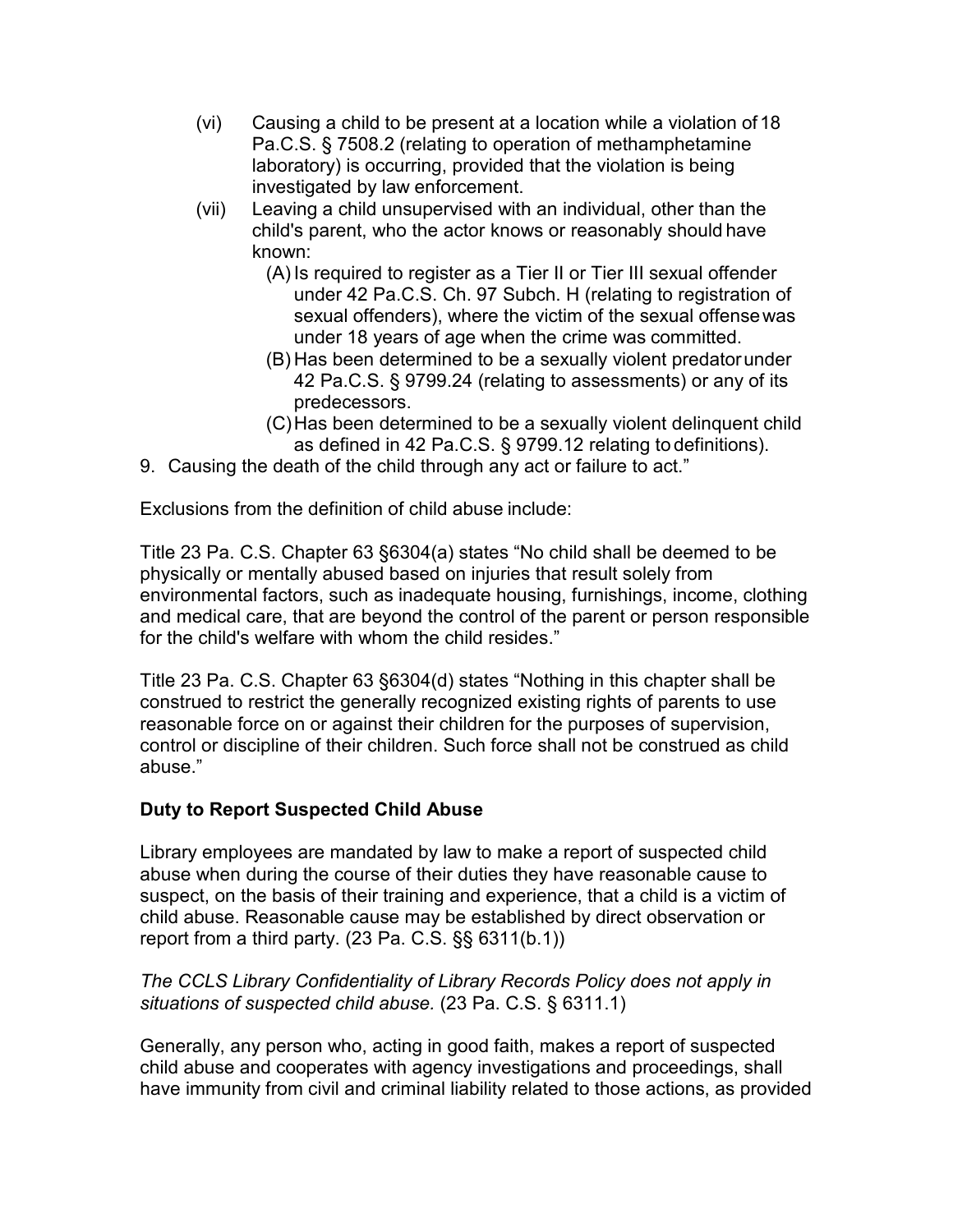by law (23 Pa. C.S. § 6318). A person required to report suspected child abuse is presumed to have acted in good faith.

A person required to report a case of suspected child abuse who willfully fails to do so commits an offense and may be subject to criminal prosecution. (23 Pa. C.S. § 6319)

# **Mandated Reporting Procedures** (23 Pa. C.S. § 6313)

Employees who have reasonable cause to suspect child abuse shall immediately call ChildLine at 1-800-932-0313 and make an oral report.

Immediately after calling ChildLine, the employee will notify the Library Director or designee (hereinafter "the Administrator") that they have made a report (23 Pa. C.S. § 6313(c)). The Administrator and the employee will immediately complete the Library Mandated Report of Suspected Child Abuse Form.

A courtesy call to Chester County Department of Children, Youth and Families ("CYF"), or the CYF office in the county where the child resides, that a report to ChildLine has been made is recommended (610-344-5800).

Within 48 hours of reporting to ChildLine, the Administrator and the employee who made the report shall complete Form CY-47, Report of Suspected Child Abuse (available online), and send it to CYF.

# **Investigation**

Library employees shall cooperate with the Department of Human Services or CYF investigating a report of suspected child abuse, including permitting authorized personnel to interview the child while the child is in the Library.

# **Library Documentation Procedures**

Information regarding a mandated report by a Library employee is confidential except in certain instances specified by law. All communication and records of such reports will be treated as confidential. Records kept to document background information or that provide a timeline of the report will be maintained in a secured file cabinet by the Administrator. Only one copy of any record will be maintained by the Library.

A copy of Form CY-47, Report of Suspected Child Abuse, referenced above, should be attached to the Library's form.

# **Training**